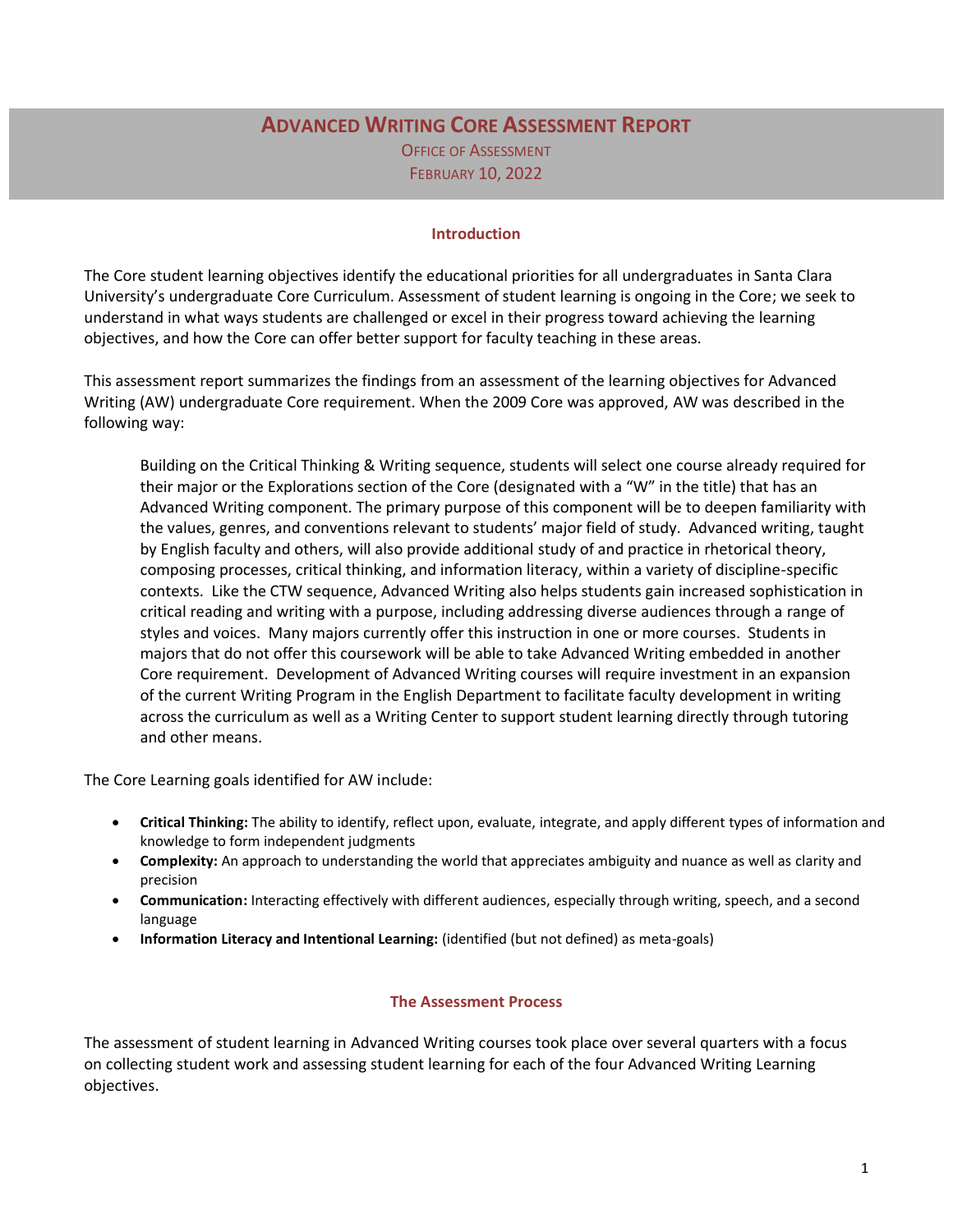#### AW Learning Objectives



The Office of Assessment identified a random sample of students enrolled in AW classes taught in fall 2019 and winter 2020. Faculty teaching the courses were asked to identify the assignments providing the clearest evidence of student learning for each the learning objectives (e.g., a single assignment could be chosen for more than one learning objective, if applicable).

Work was obtained from 156 students across 36 Advanced Writing courses encompassing 10 different disciplines. Student and faculty identifiers were redacted from this material before a team of eleven faculty scored the work using a rubric jointly created by the Advanced Writing FCC, faculty from the English department, and the Office of Assessment (see Appendix A). The scoring team participated in a norming session and then independently scored a portion of the student work in the summer of 2021.

The rubric included evaluative criteria for each learning objective using for most learning objectives, a four-level scale of proficiency (with "1" indicating a low score (not proficient), "2" a middle-low score, "3" a middle-high score, and "4" a high score (highly proficient)). For the remaining objectives, the coding designated whether a criterion was present or absent. Scorers were also encouraged to make a note if they did not see any evidence that a particular learning objective was being addressed in the work of the student.

Generally, in Core assessments, we hope to see that at least 75 percent of the students have achieved proficiency with rubric scores of 3 or 4. In the findings that follow, all the scores given for each learning objective were tabulated and converted into percentages.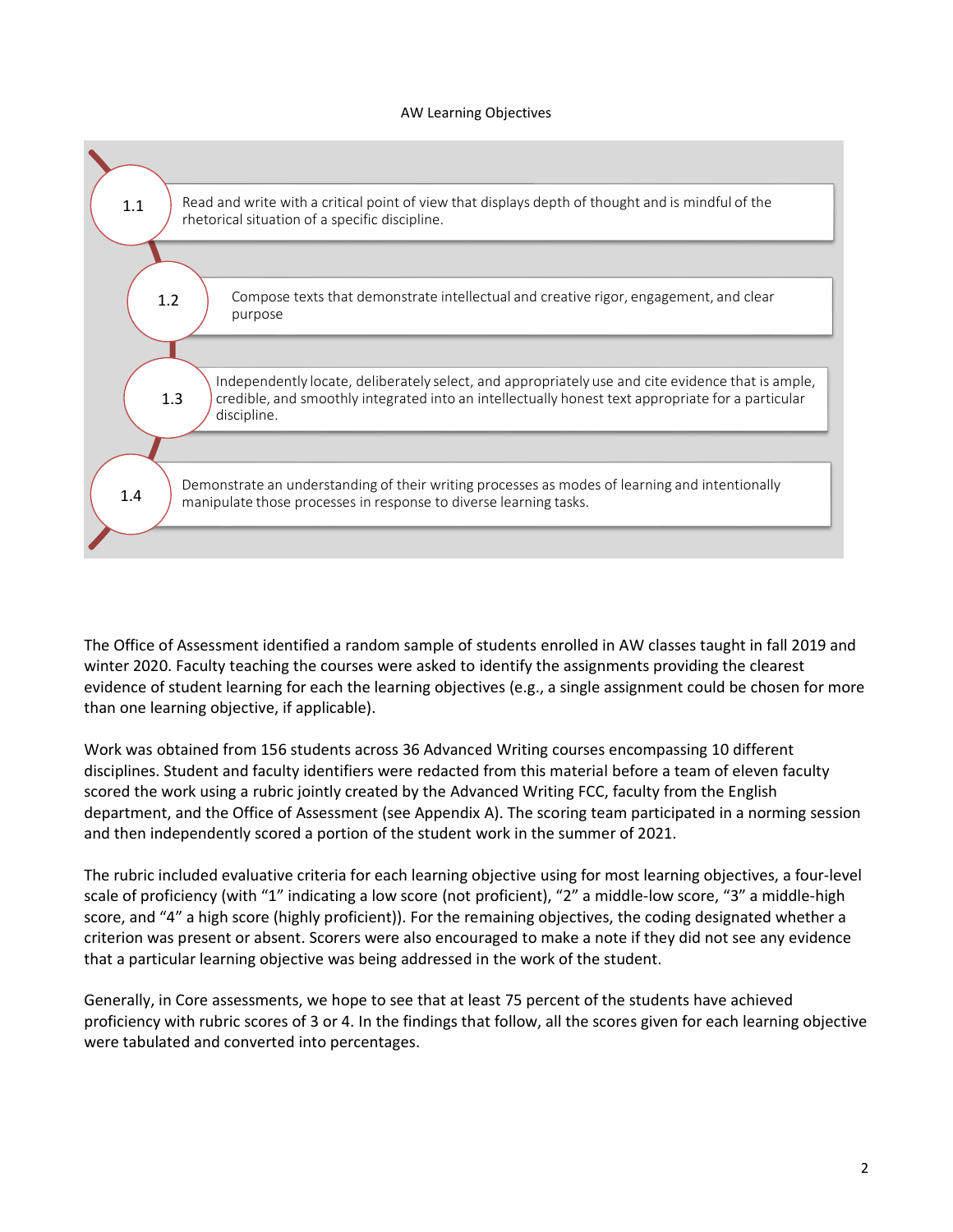## **What We Learned**

## **Advanced Writing Assessment Results**

LO 1.1 Read and write with a critical point of view that displays depth of thought and is mindful of the rhetorical situation of a specific discipline.

The first learning objective was assessed via a rubric that separated out its two dimensions: 1) evidence of depth of thought, and 2) use of genre and disciplinary conventions. Scorers coded each dimension separately to determine how well students met the learning objective using the scale of 1-4 described above.

**Key finding:** Overall, over three-quarters of student work met the standard sought for reading and writing with a critical point of view that displays depth of thought and an appropriate use of genre and disciplinary conventions.

More specifically, seventy-nine percent (79%) of student work earned a 3 or a 4 (middle-high or high) on the first dimension of the learning objective assessed. This showed that the central purpose is well or adequately developed with evidence of critical, careful thought and analysis and/or insight (See Figure 1).



Seventy-seven percent (77%) of student work earned a 3 or a 4 on the second dimension of the learning objective), showing at minimum a consistent use of important conventions particular to a specific discipline and/or writing task(s) (see Figure 2).



Figure 2.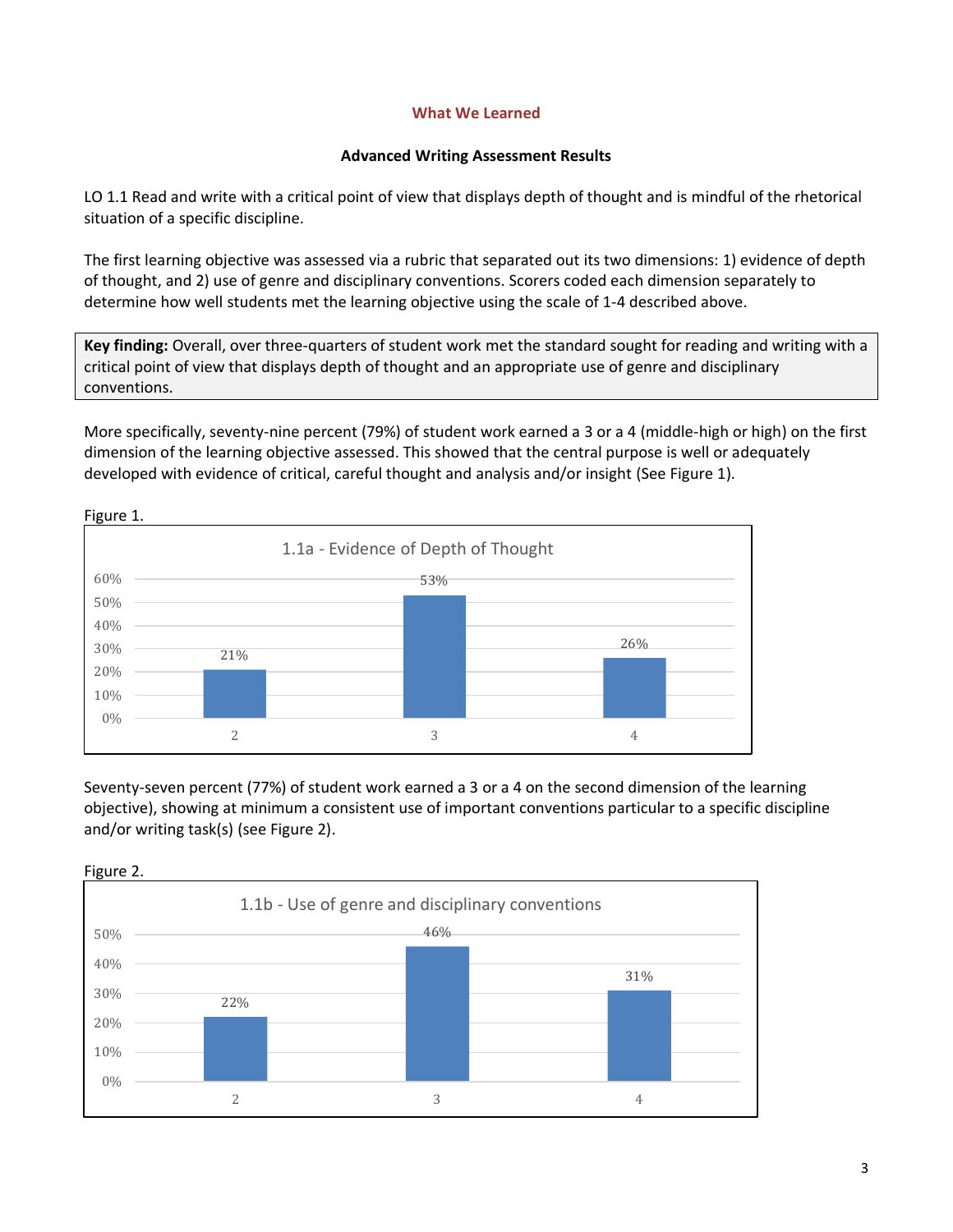## LO 1.2 Compose texts that demonstrate intellectual and creative rigor, engagement, and clear purpose.

Using a similar 1-4 scoring systems, the results show that:

**Key finding:** Over half of the students met the AW expectations for this outcome, and another third approached but did not meet expectations.

More specifically, 57 percent of student work earned a 3 or a 4 (middle-high or high), indicating that students are including multiple outside perspectives/ideas (i.e., sources) relevant to the topic/project and treating these ideas with sophistication, including getting into their nuances/complexities and offering evaluation of them to indicate how valid the student finds the sources and positioning them relative to the purpose of the text. (See Figure 3).

Additionally, 34 percent of the work was scored as a 2 (middle-low), indicating that although it includes multiple sources, the coverage is simplistic and/or lacking in detail, fails to illustrate what each source adds to the purpose of the text, and presents little evidence that the writer is relating ideas to one another (i.e., sourcebased writing reads like an annotated bibliography in paragraph form).



Figure 3.

## LO 1.3 Independently locate, deliberately select, and appropriately use and cite evidence that is ample, credible, and smoothly integrated into an intellectually honest text appropriate for a particular discipline.

The third learning objective was assessed on three separate dimensions. First, raters judged whether the evidence in the work was cited appropriately (scored as present or absent). Then raters provided a score of 1-4 on the next two dimensions: evidence is ample and credible, and evidence is contextualized and smoothly integrated. Originally, there was an additional dimension that the raters planned to apply to student work: "Uses of evidence are appropriate for a particular discipline," but the assessment team determined it was too difficult to make judgments about what constitutes "reliable, authoritative and high-quality evidence to support claims," especially when scoring in a discipline different from one's own.

**Key finding:** Overall, the vast majority of students demonstrate or meet the expectation for source attribution and citation, and with over two-thirds meeting the expectations for including evidence that is ample and credible and for presenting evidence that is contextualized and smoothly integrated.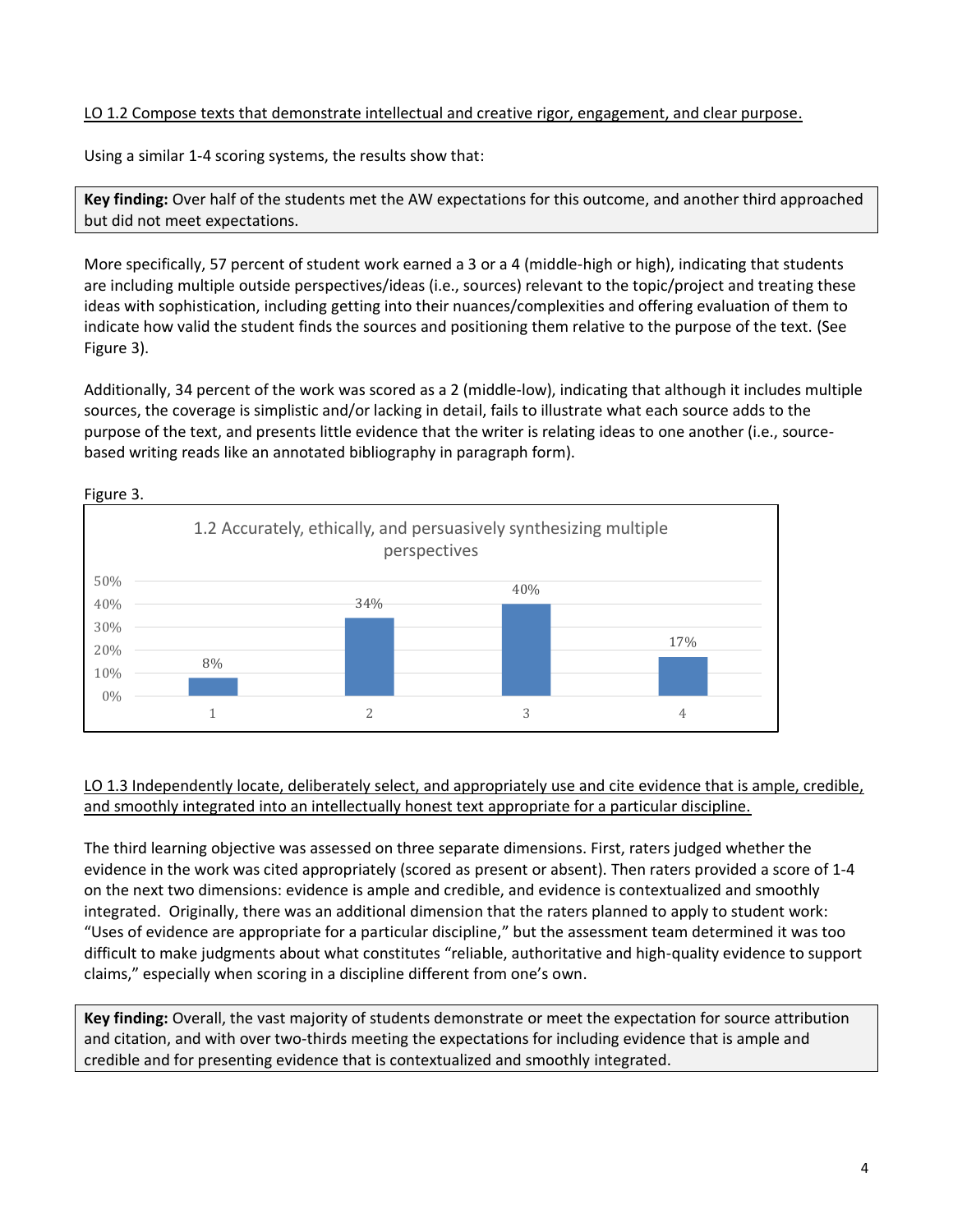Specifically, 82 percent of students showed evidence of citing work appropriately, meeting the criterion by attributing and citing most or all sources consistent with one style manual, appropriate for the modality, in-text and in the references. (See Figure 4).



Seventy percent of student work earned a 3 or a 4 showing that most or all of the evidence presented was relevant, reliable, and authoritative, and sufficient to support claims. (Figure 5).



Figure 5.

About two-thirds (67%) of student work earned a 3 or a 4, indicating that students generally or consistently introduced and explicated relevant data or evidence. (Figure 6).

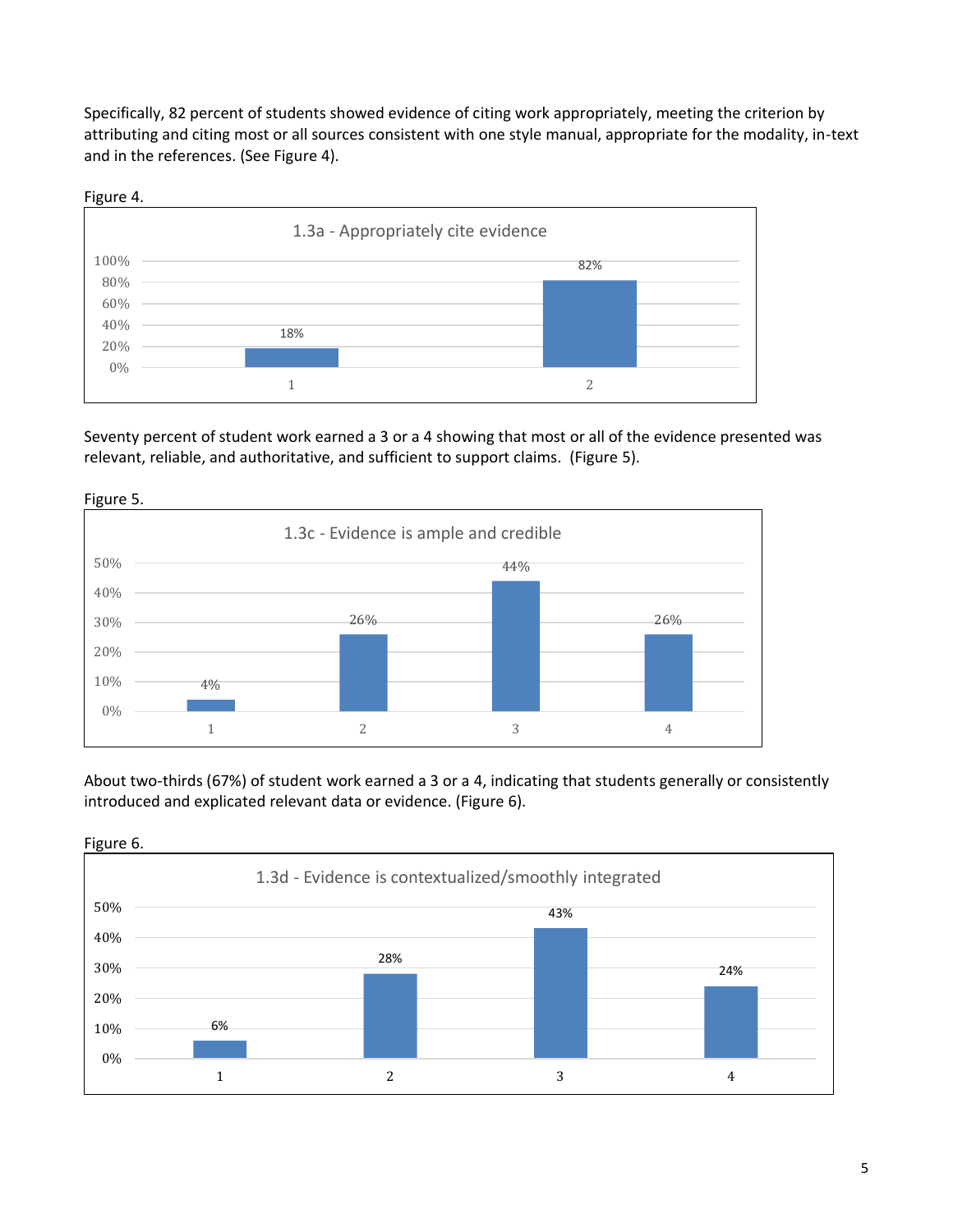## LO 1.4 Demonstrate an understanding of their writing processes as modes of learning and intentionally manipulate those processes in response to diverse learning tasks.

Rather than examining student work directly, a subset of coders reviewed course syllabi and assignments to look at the degree to which faculty employed methods of scaffolding, helping students develop their writing in stages using strategies such as pre-writing, proposals, annotated bibliographies, and drafts.

**Key finding:** Nearly all syllabi or assignments (95%) provided evidence of scaffolding with assignments and strategies in place to help students to develop their writing in stages.

Coders also added explanatory notes about the ways in which faculty supported this work. The strongest indicators found in syllabi and assignments encouraged students, as LO 1.4 intends, to "demonstrate understanding of their writing processes as modes of learning" AND "intentionally manipulate those processes."

Several different practices were observed in syllabi and assignments that supported students' ability to meet this learning objective. Many faculty broke longer writing projects down into multiple drafts, stages, or a process. Some instructors helped students identify key practices/artifacts within a particular discipline. The courses that the coders identified as especially supportive of this learning objective made sure students got feedback from peers and the instructor at each stage. These courses also tended to provide prompts for each stage of the assignment that described ways that students could successfully complete each component. Courses that only minimally fulfilled the objective tended to provide opportunities for students to get feedback between first and final drafts of a project without much more scaffolding. Some instructors encouraged students to visit the HUB Writing Center or choose which assignments to complete, or as needed, urged students to request extensions of the due dates for assignments. The strongest evidence of syllabi/assignments addressing this dimension of LO 1.4 came from structured opportunities to design writing processes, opportunities to opt in/out of some tasks, opportunities to revisit some tasks, or revise original plans.

The strongest evidence of syllabi/assignments addressing the metacognitive ability of understanding one's own writing process came from students directly reflecting on their writing/production (such as in artist statements); commentaries on work produced; "reflection" statements; statements of revision; or some other evidence that students are systematically documenting their writing processes. Some instructors engage in one-on-one dialogues with students about developing writing, and these individual meetings can provide opportunities for students to "demonstrate understanding of their writing processes."

## Providing an overall assessment of AW student writing

Part of the scoring process asked each rater to provide an overall rating for each student's writing based on the work that had been submitted, using a 4-point scale from lowest to highest.

**Key finding:** Over two-thirds of the students (70%) received scores of 3 or 4, 29% received a 2, and just one student artifact received a 1.

These scores can be seen as providing a more holistic evaluation of students' work in Advanced Writing across the many types of disciplines represented by this requirement, and this summative score comes close to the expected level of proficiency of 75 percent that was established as a target for student outcomes.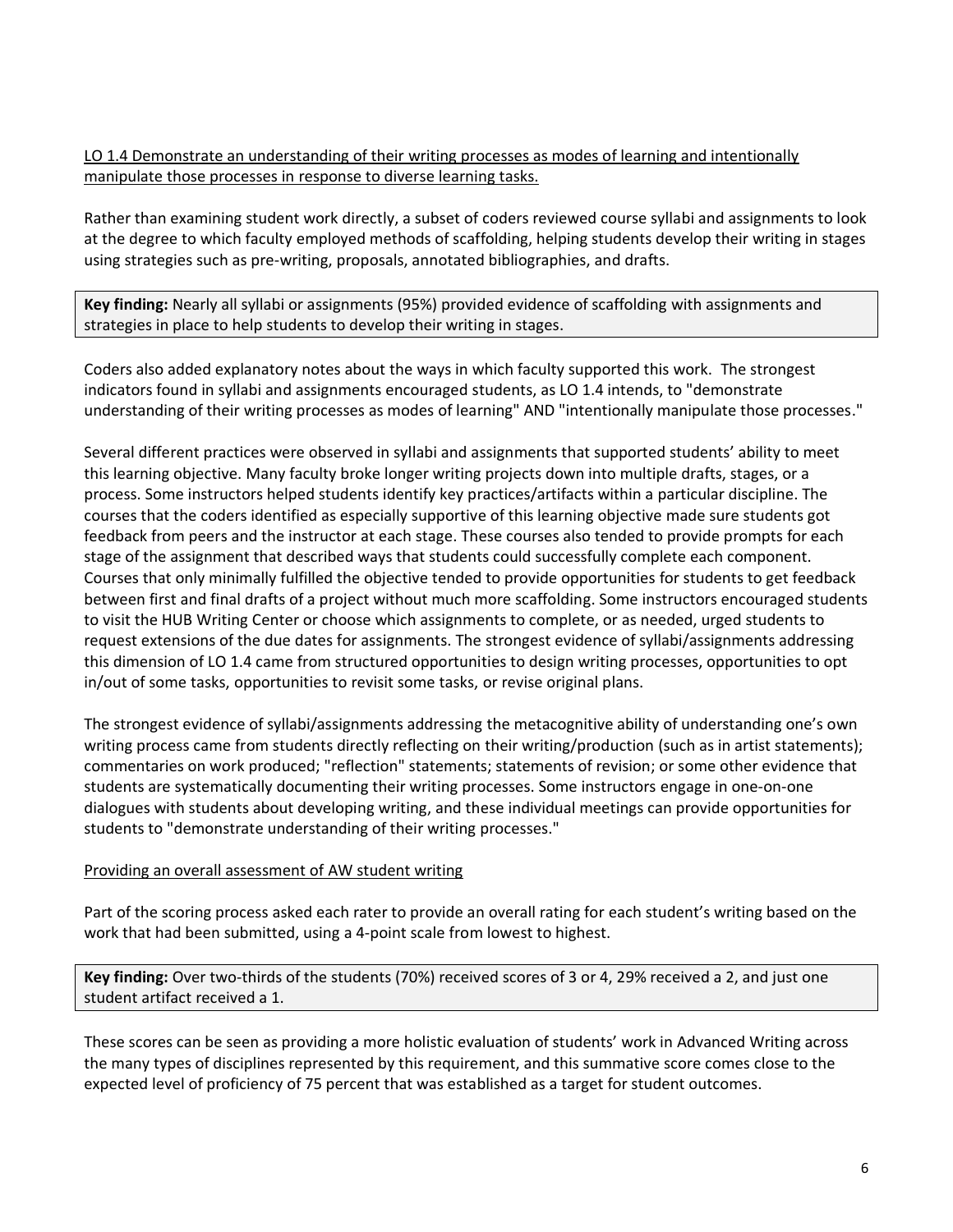Scorers then identified up to five elements (from a total of 6 elements) that had most affected their score, whether in a positive or negative direction (See Table 1). As can be seen in the table, coders identified many elements that were important in their ratings, but they identified "evidence of depth of thought" and "use of genre and disciplinary conventions" as contributing most *positively* to their overall evaluation of students' writing.

Conversely, when identifying what contributed more negatively to an overall evaluation, three elements: "accurately, ethically, and persuasively synthesizing multiple perspectives;" "evidence is ample and credible;" and "evidence is contextualized and smoothly integrated" appeared with somewhat greater frequency. This may finding may be best explained by the different expectations of various genres included in the AW Core area, and how well our definitions and scoring criteria are aligned with these.

The sixth element ("Evidence that writing process is seen as a process of learning that can be manipulated in response to diverse tasks") was not included within the rubrics in the evaluation of student work. Thus, perhaps it is not surprising that it received the fewest mentions both positive and negative.

|    | <b>Specific Elements Contributing to Overall Scores</b>                                                                   | <b>MOST</b><br><b>POSITIVE -</b><br>Percent<br>of cases | <b>MOST</b><br><b>NEGATIVE -</b><br>Percent<br>of cases |
|----|---------------------------------------------------------------------------------------------------------------------------|---------------------------------------------------------|---------------------------------------------------------|
| 1. | Evidence of depth of thought:<br>Analysis/argument/interpretation create a compelling<br>position                         | 60%                                                     | 28%                                                     |
| 2. | Use of genre and disciplinary conventions                                                                                 | 51%                                                     | 21%                                                     |
| 3. | Accurately, ethically, and persuasively synthesizing multiple<br>perspectives                                             | 32%                                                     | 41%                                                     |
| 4. | Evidence is ample and credible                                                                                            | 33%                                                     | 40%                                                     |
| 5. | Evidence is contextualized/smoothly integrated                                                                            | 30%                                                     | 36%                                                     |
| 6. | Evidence that writing process is seen as a process of<br>learning that can be manipulated in response to diverse<br>tasks | 26%                                                     | 16%                                                     |

Table 1.

## **Conclusions and Discussion**

The assessment shows that students are meeting or progressing well toward achieving some of the Core learning objectives for Advanced Writing. Most students (about three-fourths or more) demonstrate evidence of depth of thought (LO 1.1a), are able to use genre and disciplinary conventions (LO 1.1b), and cite evidence appropriately (LO 1.3a.) The majority (about two-thirds) provide evidence that is ample and credible (LO 1.3c) and evidence that is contextualized/smoothly integrated (LO 1.3d). While over half (57%) of students demonstrate that they are able to accurately, ethically, and persuasively synthesize multiple perspectives, over a third (34%) are approaching this proficiency, but not quite there. Their work shows an ability to integrate multiple outside perspectives and ideas, but they may struggle to treat these ideas with sophistication, identify their nuances or complexities, or address how valid the students find those outside sources relative to the purpose of their texts.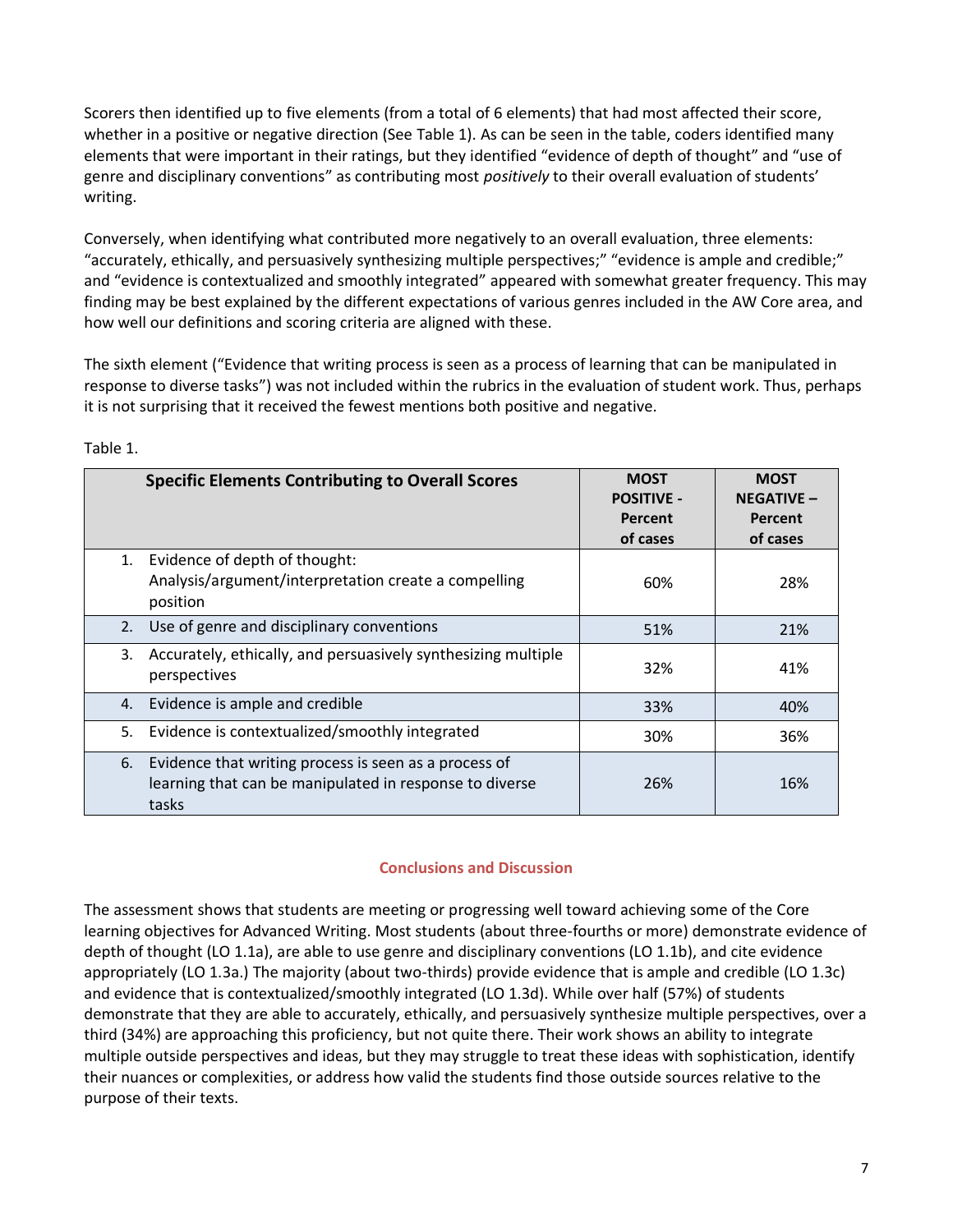The analysis of course syllabi and/or assignments shows that most faculty provide opportunities for scaffolding in their AW courses and are expecting students to develop their writing in stages (LO 1.4). The strongest syllabi/assignments show evidence of breaking larger writing assignments into stages/steps, providing feedback at each stage, developing students' agency as designers of their own writing, and frequently inviting students' reflection on their own writing.

The assessment also revealed the need for discussing the learning objectives and our measurement in light of the variation of disciplines represented in Advanced Writing. Some of the most engaging and challenging discussions among coders who participated in the assessment occurred as a result of the great variation with which faculty and disciplines interpreted the AW Core curriculum requirement. Specifically, some syllabi and assignments seemed to align well with the AW rubrics, others did so very little or inconsistently. For example, some assignments seem to have required extensive engagement with information literacy-based skills (like skillful uses of outside sources); others were more introspective, persuasive, or creative pieces that required students to demonstrate other writing strengths. The decision among coders not to code for LO 1.3b (Uses of evidence are appropriate for a particular discipline) reflects these differences across the disciplines.

There will be value for those teaching AW courses and the AW FCC continue to explore further what students' demonstration of the AW learning objectives looks like across the disciplines in which AW courses are offered. As faculty take another look at the current learning objectives and the rubric, our scoring team wondered about whether some courses fit well with AW as it's currently defined, or alternatively, whether the learning objectives and rubric are too narrow for the scope of an advanced writing course—especially in certain disciplinary areas.

As an example of this last point, we note that only 57 percent of students scored proficiently on LO 1.2 and additionally, the rubric scores from multiple raters were less consistent (see Appendix B). Faculty teaching AW and raters in future assessments may need to focus more attention on the definition and clarifying understanding of this objective, and its meaning for various disciplines. LO1.2 states students will "*Compose texts that demonstrate intellectual and creative rigor, engagement, and clear purpose,*" but the rubric directed raters to judge the level by which a student's work "Accurately, ethically, and persuasively synthesizing multiple perspectives (emphasizing complexity & critical thinking in view of AW's focus on discipline/field-informed writing and information literacy)." One of the raters noted that "as I rated samples, I found this definition did not always serve expressive forms of disciplinary writing. For example, I scored several screenplays which demonstrated "intellectual and creative rigor, engagement, and clear purpose" without 'accurately, ethically, and persuasively synthesizing multiple perspectives.'"

In conclusion, the assessment provides a number of issues that are important for further discussion, while also affirming that students are showing strong evidence of critical thinking and disciplinary proficiency. In addition to the AW courses, it is also important for all academic programs to consider how they might provide additional discipline-based opportunities for students to practice selecting outside sources that are ample and credible, contextualizing those sources, and synthesizing the multiple perspectives contained within those sources with sophistication and nuance in their own texts.

**Acknowledgments:** Educational Assessment thanks the AW FCC, the faculty teaching Core courses who participated in the assessment, the faculty members who participated as scorers for the student work, and our student assistants in the Office of Assessment who contribute to the many stages of the assessment process.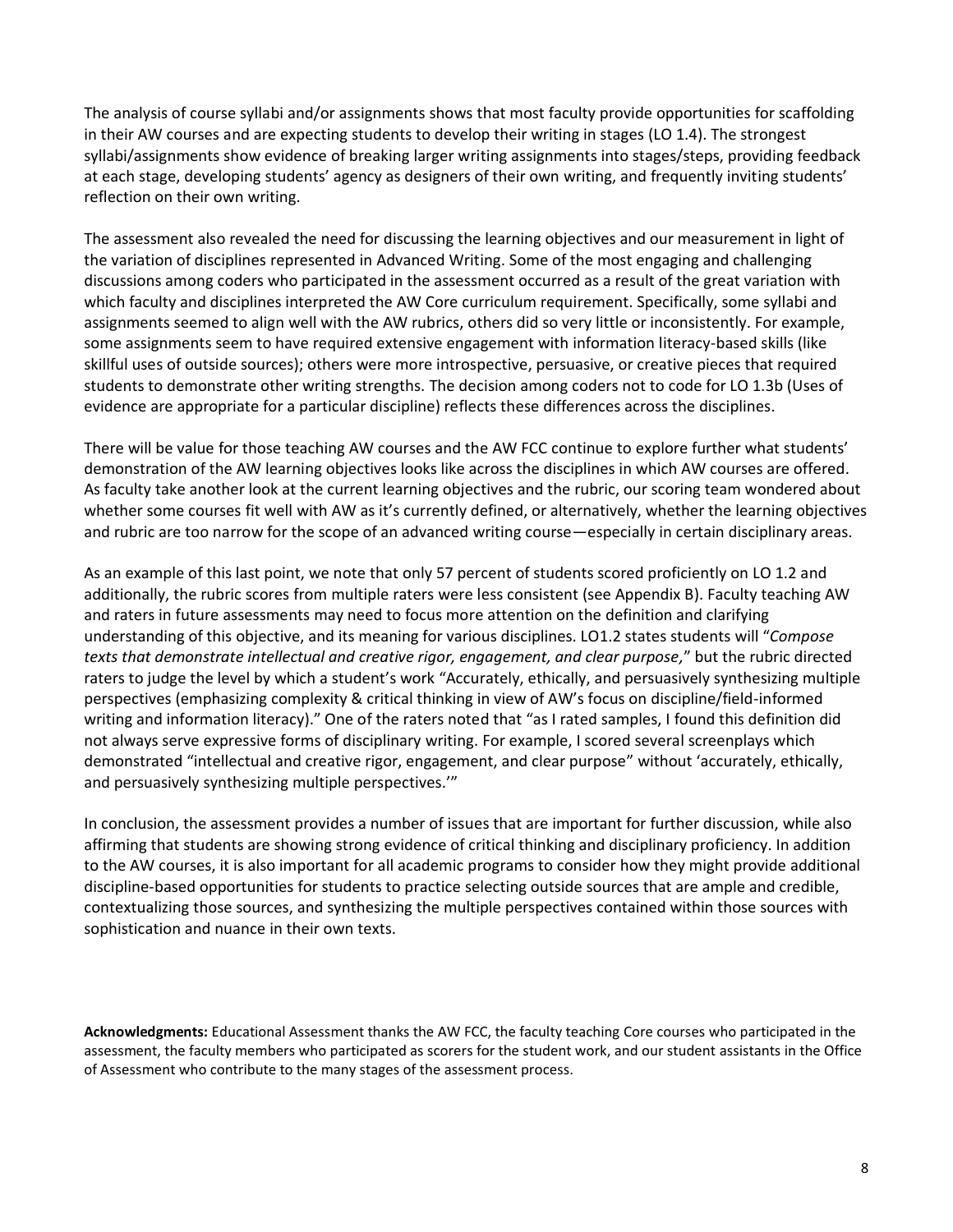Г

|                                                                                                                                                                                                                                                                                                                        | Highest-4                 | Middle high-3                                                                                                                                                                                                           | Middle low-2                                                                                                                                                                                                                           | Lowest-1                                                                                                  | <b>Score</b> |
|------------------------------------------------------------------------------------------------------------------------------------------------------------------------------------------------------------------------------------------------------------------------------------------------------------------------|---------------------------|-------------------------------------------------------------------------------------------------------------------------------------------------------------------------------------------------------------------------|----------------------------------------------------------------------------------------------------------------------------------------------------------------------------------------------------------------------------------------|-----------------------------------------------------------------------------------------------------------|--------------|
|                                                                                                                                                                                                                                                                                                                        |                           |                                                                                                                                                                                                                         |                                                                                                                                                                                                                                        |                                                                                                           |              |
| Evidence of depth<br>Central purpose is well<br>a.<br>of thought:<br>developed with an abundance<br>of evidence of critical, careful<br>Analysis/argument<br>thought and analysis and/or<br>/ interpretation<br>insight. Appropriate for the<br>create a<br>compelling<br>discipline or genre.<br>position             |                           | Central idea is adequately<br>developed with sufficient<br>evidence and/or analysis.<br>Evidence demonstrates<br>some insight into the<br>problem being explored.<br>Appropriate for the<br>discipline or genre.        | Central idea is present, but<br>inadequately developed or<br>substantiated by evidence<br>and/or analysis.<br>Appropriate for the<br>discipline or genre.                                                                              | Central idea is poorly<br>developed or absent.<br>Not clearly connected<br>to the discipline or<br>genre. |              |
| Demonstrates detailed<br>Use of genre and<br>b.<br>attention to and successful<br>disciplinary<br>execution of a wide range of<br>conventions<br>conventions particular to a<br>specific discipline and writing<br>task(s), including organization,<br>content, presentation,<br>formatting, and stylistic<br>choices. |                           | Demonstrates<br>consistent use of<br>important<br>conventions<br>particular to a<br>specific discipline<br>and/or writing<br>task(s), including<br>organization,<br>content,<br>presentation, and<br>stylistic choices. | Follows some expectations<br>appropriate to a specific<br>discipline and/or writing<br>task(s) for basic<br>organization, content, and<br>presentation. Use of<br>disciplinary conventions is<br>not always successful or<br>apparent. | Does not follow<br>genre or<br>disciplinary<br>conventions.                                               |              |
|                                                                                                                                                                                                                                                                                                                        |                           | LO 1.2 - Compose texts that demonstrate intellectual and creative rigor, engagement, and clear purpose (Critical Thinking, Complexity, Communication)                                                                   |                                                                                                                                                                                                                                        |                                                                                                           |              |
|                                                                                                                                                                                                                                                                                                                        | Highest -4                | Middle high-3                                                                                                                                                                                                           | Middle low-2                                                                                                                                                                                                                           | Lowest-1                                                                                                  | <b>Score</b> |
| Accurately, ethically, and                                                                                                                                                                                                                                                                                             | Includes multiple         | Includes multiple outside                                                                                                                                                                                               | Includes multiple sources                                                                                                                                                                                                              | May include outside                                                                                       |              |
| persuasively synthesizing                                                                                                                                                                                                                                                                                              | outside                   | perspectives/ideas (i.e.,                                                                                                                                                                                               | but the coverage is                                                                                                                                                                                                                    | sources, but their                                                                                        |              |
| multiple perspectives                                                                                                                                                                                                                                                                                                  | perspectives/ideas (i.e., | sources) relevant to the                                                                                                                                                                                                | simplistic and/or lacking in                                                                                                                                                                                                           | relevance to the topic                                                                                    |              |
| (emphasizing complexity &                                                                                                                                                                                                                                                                                              | sources) relevant to the  | topic/project. Treats these                                                                                                                                                                                             | detail, failing to illustrate                                                                                                                                                                                                          | is not clear, OR the                                                                                      |              |
| critical thinking in view of                                                                                                                                                                                                                                                                                           | topic/project. Treats     | ideas with sophistication,                                                                                                                                                                                              | what each source adds to                                                                                                                                                                                                               | number of sources                                                                                         |              |
| AW's focus on                                                                                                                                                                                                                                                                                                          | these ideas with          | getting into their                                                                                                                                                                                                      | the purpose of the text.                                                                                                                                                                                                               | (ideas/perspectives) is                                                                                   |              |
| discipline/field-informed                                                                                                                                                                                                                                                                                              | sophistication, getting   | nuances/complexities and                                                                                                                                                                                                | Little evidence that writer is                                                                                                                                                                                                         | very limited or overly                                                                                    |              |
| writing and information                                                                                                                                                                                                                                                                                                | into their                | offering evaluation of them                                                                                                                                                                                             | relating ideas to one                                                                                                                                                                                                                  | reliant on 1-2 sources,                                                                                   |              |
| literacy)                                                                                                                                                                                                                                                                                                              | nuances/complexities      | (either implicitly or explicitly)                                                                                                                                                                                       | another (i.e., source-based                                                                                                                                                                                                            | leading to a text that                                                                                    |              |
|                                                                                                                                                                                                                                                                                                                        | and offering evaluation   | to indicate how valid the                                                                                                                                                                                               | writing reads like an                                                                                                                                                                                                                  | lacks rigor.                                                                                              |              |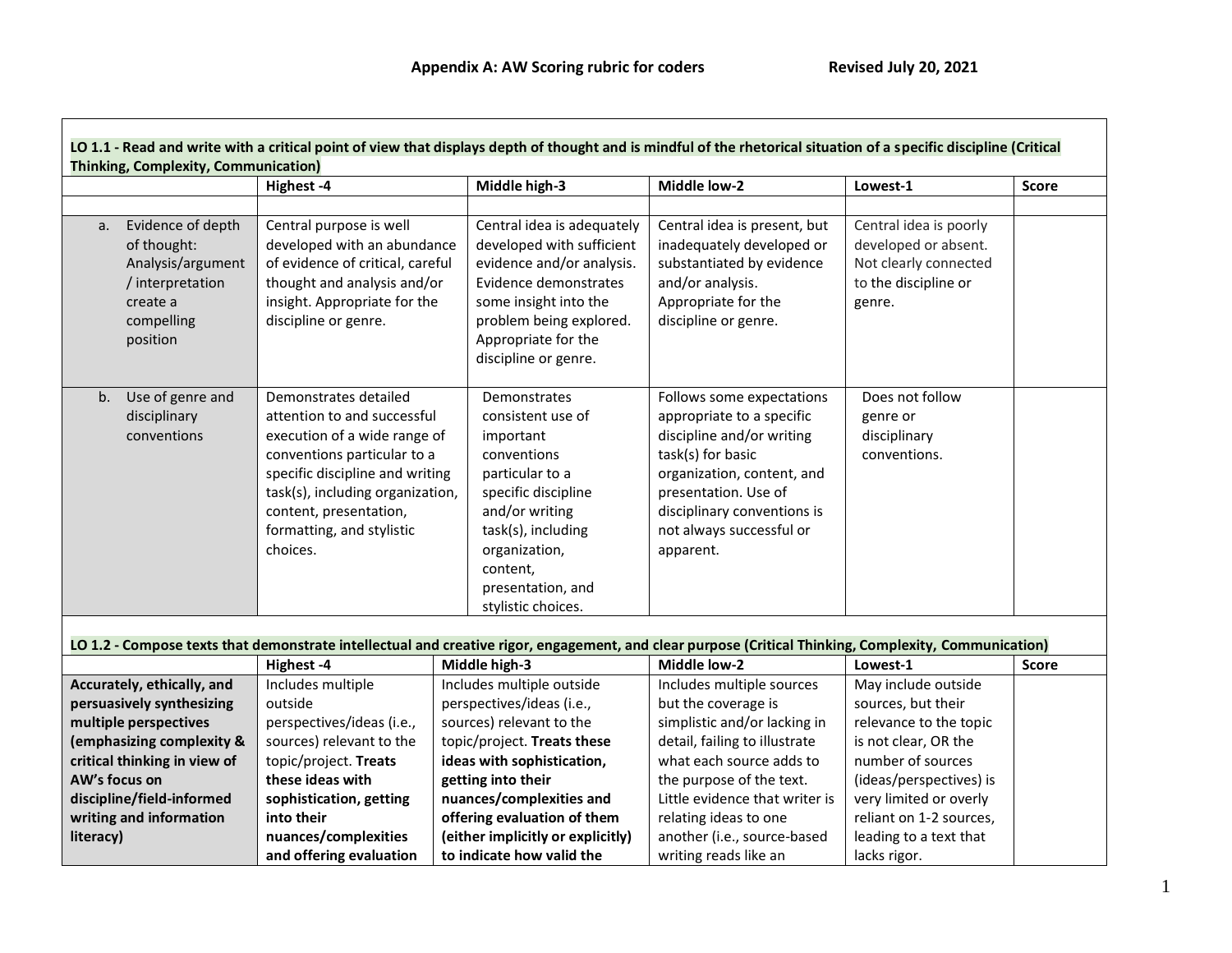# Appendix A: AW Scoring rubric for coders Revised July 20, 2021

| Note: satisfying this LO can | of them (either           | student finds the sources and | annotated bibliography in | engagement, and clear |  |
|------------------------------|---------------------------|-------------------------------|---------------------------|-----------------------|--|
| (and should) incorporate     | implicitly or explicitly) | positioning them relative to  | paragraph form).          | purpose.              |  |
| writers' own perspectives    | to indicate how valid     | the purpose of the text.      |                           |                       |  |
| (via source selection and    | the student finds the     | Evidence that writer has      |                           |                       |  |
| evaluation), but central to  | sources and positioning   | integrated the sources.       |                           |                       |  |
| this LO is representing and  | them relative to the      |                               |                           |                       |  |
| relating the relevant ideas  | purpose of the text.      |                               |                           |                       |  |
| of others (i.e., sources).   | Outside sources           |                               |                           |                       |  |
| Sources can be either        | construct a coherent      |                               |                           |                       |  |
| course texts (assigned       | overview/narrative        |                               |                           |                       |  |
| readings, etc.) or           | demonstrating how         |                               |                           |                       |  |
| independently-selected       | these ideas are related   |                               |                           |                       |  |
| texts.                       | to each other, and, as    |                               |                           |                       |  |
|                              | appropriate, give the     |                               |                           |                       |  |
|                              | reader a sense of the     |                               |                           |                       |  |
|                              | existing conversation     |                               |                           |                       |  |
|                              | about the topic.          |                               |                           |                       |  |

| LO 1.3 Independently locate, deliberately select, and appropriately use and cite evidence that is ample, credible, and smoothly integrated into an intellectually<br>honest text appropriate for a particular discipline (Complexity, Communication, Information Literacy) |                                                          |                                                                                                                                                                    |                                                                                                        |                                                                                                                           |                                                                                                                                                                      |                                     |  |
|----------------------------------------------------------------------------------------------------------------------------------------------------------------------------------------------------------------------------------------------------------------------------|----------------------------------------------------------|--------------------------------------------------------------------------------------------------------------------------------------------------------------------|--------------------------------------------------------------------------------------------------------|---------------------------------------------------------------------------------------------------------------------------|----------------------------------------------------------------------------------------------------------------------------------------------------------------------|-------------------------------------|--|
|                                                                                                                                                                                                                                                                            |                                                          | Highest -4                                                                                                                                                         | Middle high-3                                                                                          | Middle low-2                                                                                                              | Lowest-1                                                                                                                                                             | <b>Score</b>                        |  |
| a.                                                                                                                                                                                                                                                                         | Appropriately<br>cite evidence                           | <b>Present: Attributes and cites</b><br>most or all sources consistent<br>with one style manual,<br>appropriate for the modality,<br>in-text and in the references | Don't use                                                                                              | Don't use                                                                                                                 | <b>Absent: Attributes and</b><br>cites few or no sources in-<br>text or in references, or<br>there is substantial<br>inconsistency in citation<br>frequency or style | Score as P or A<br>(present/absent) |  |
| b.                                                                                                                                                                                                                                                                         | Evidence is ample<br>and credible                        | All evidence is<br>relevant, reliable, and<br>authoritative, providing<br>strong support for claims.                                                               | Most evidence is<br>relevant, reliable, and<br>authoritative, and<br>sufficient to support<br>claims.  | Some evidence lacks<br>relevance, reliability, and<br>authoritativeness and/or<br>is not sufficient to support<br>claims. | Little to no relevant,<br>reliable, or authoritative<br>evidence to support<br>claims.                                                                               |                                     |  |
| $c_{\cdot}$                                                                                                                                                                                                                                                                | Evidence is<br>contextualized/s<br>moothly<br>integrated | Writing consistently<br>introduces, and explicates<br>(i.e., frames/contextualizes<br>relevant primary                                                             | Writing generally<br>introduces, and<br>explicates (i.e.,<br>frames/contextualizes<br>relevant primary | Writing occasionally<br>introduces and/or<br>explicates (i.e.,<br>frames/contextualizes)<br>relevant primary              | Writing never integrates<br>evidence, or never<br>introduces or explicates<br>(i.e.,<br>frames/contextualizes)                                                       |                                     |  |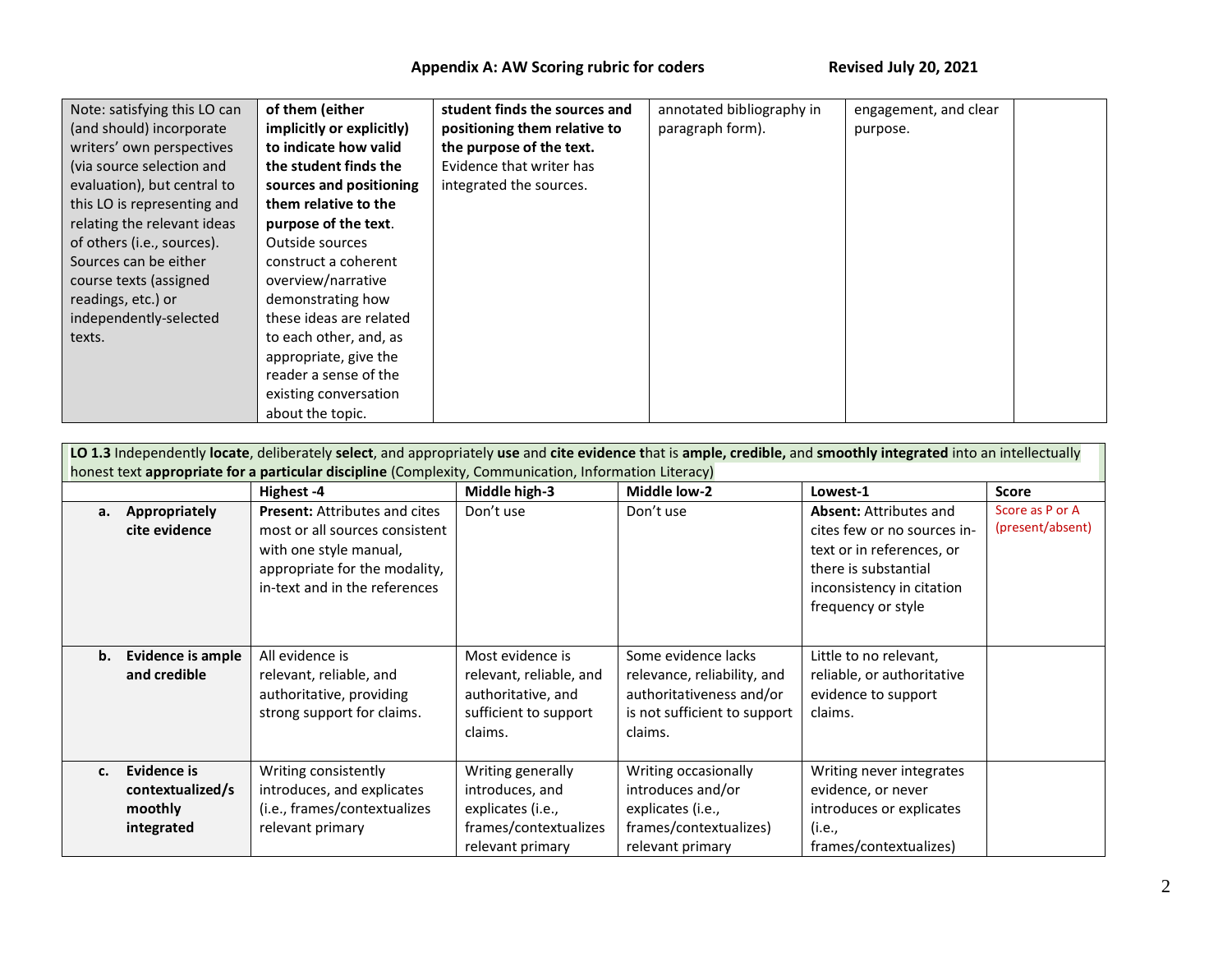# Appendix A: AW Scoring rubric for coders Revised July 20, 2021

| data/evidence (e.g., direct | data/evidence (e.g., | data/evidence (e.g., direct | relevant primary            |  |
|-----------------------------|----------------------|-----------------------------|-----------------------------|--|
| quotes, statistics)         | direct quotes,       | quotes, statistics)         | data/evidence (e.g., direct |  |
|                             | statistics)          |                             | quotes, statistics)         |  |

|                                                                                                                                 | From syllabus/assignments                                                                                                                                       | <b>Score</b>                        |
|---------------------------------------------------------------------------------------------------------------------------------|-----------------------------------------------------------------------------------------------------------------------------------------------------------------|-------------------------------------|
| Evidence that writing<br>process is seen as a<br>process of learning that<br>can be manipulated in<br>response to diverse tasks | Evidence of scaffolding, and that student is developing writing in stages using strategies such as pre-writing,<br>proposals, annotated bibliographies, drafts. | Score as P or A<br>(present/absent) |

| <b>OVERALL Score and rationale</b>                                                                |            |               |              |          |              |  |  |
|---------------------------------------------------------------------------------------------------|------------|---------------|--------------|----------|--------------|--|--|
|                                                                                                   | Highest -4 | Middle high-3 | Middle low-2 | Lowest-1 | <b>Score</b> |  |  |
| Overall, what rating would you give this students'<br>writing based on the work submitted for AW? |            |               |              |          |              |  |  |

| Code up to 5 elements that had the most POSITIVE<br>impact on your overall rating. Use the numbers<br><b>below</b> to indicate your choices on the scoring sheet |                                            |  |  |  |  |  |
|------------------------------------------------------------------------------------------------------------------------------------------------------------------|--------------------------------------------|--|--|--|--|--|
|                                                                                                                                                                  | in the designated areas                    |  |  |  |  |  |
| 1.                                                                                                                                                               | Evidence of depth of thought:              |  |  |  |  |  |
|                                                                                                                                                                  | Analysis/argument/ interpretation create a |  |  |  |  |  |
|                                                                                                                                                                  | compelling position                        |  |  |  |  |  |
| 2.                                                                                                                                                               | Use of genre and disciplinary conventions  |  |  |  |  |  |
|                                                                                                                                                                  | 3. Accurately, ethically, and persuasively |  |  |  |  |  |
|                                                                                                                                                                  | synthesizing multiple perspectives         |  |  |  |  |  |
| 4.                                                                                                                                                               | Evidence is ample and credible             |  |  |  |  |  |
| 5.                                                                                                                                                               | Evidence is contextualized/smoothly        |  |  |  |  |  |
|                                                                                                                                                                  | integrated                                 |  |  |  |  |  |
| 6.                                                                                                                                                               | Evidence that writing process is seen as a |  |  |  |  |  |
|                                                                                                                                                                  | process of learning that can be            |  |  |  |  |  |
|                                                                                                                                                                  | manipulated in response to diverse tasks   |  |  |  |  |  |
| 7.                                                                                                                                                               | Other (open response)                      |  |  |  |  |  |
|                                                                                                                                                                  |                                            |  |  |  |  |  |

Г

| Code up to 5 elements that had the most                |
|--------------------------------------------------------|
| <b>NEGATIVE impact on your overall rating. Use the</b> |
| <b>numbers below</b> to indicate your choices on the   |
| scoring sheet in the designated areas                  |
| 1. Evidence of depth of thought:                       |
| Analysis/argument/ interpretation create a             |
| compelling position                                    |
| 2. Use of genre and disciplinary conventions           |
| 3. Accurately, ethically, and persuasively             |
| synthesizing multiple perspectives                     |
| 4. Evidence is ample and credible                      |
| 5. Evidence is contextualized/smoothly                 |
| integrated                                             |
| 6. Evidence that writing process is seen as a          |
| process of learning that can be                        |
| manipulated in response to diverse tasks               |
| 7. Other (open response)                               |
|                                                        |